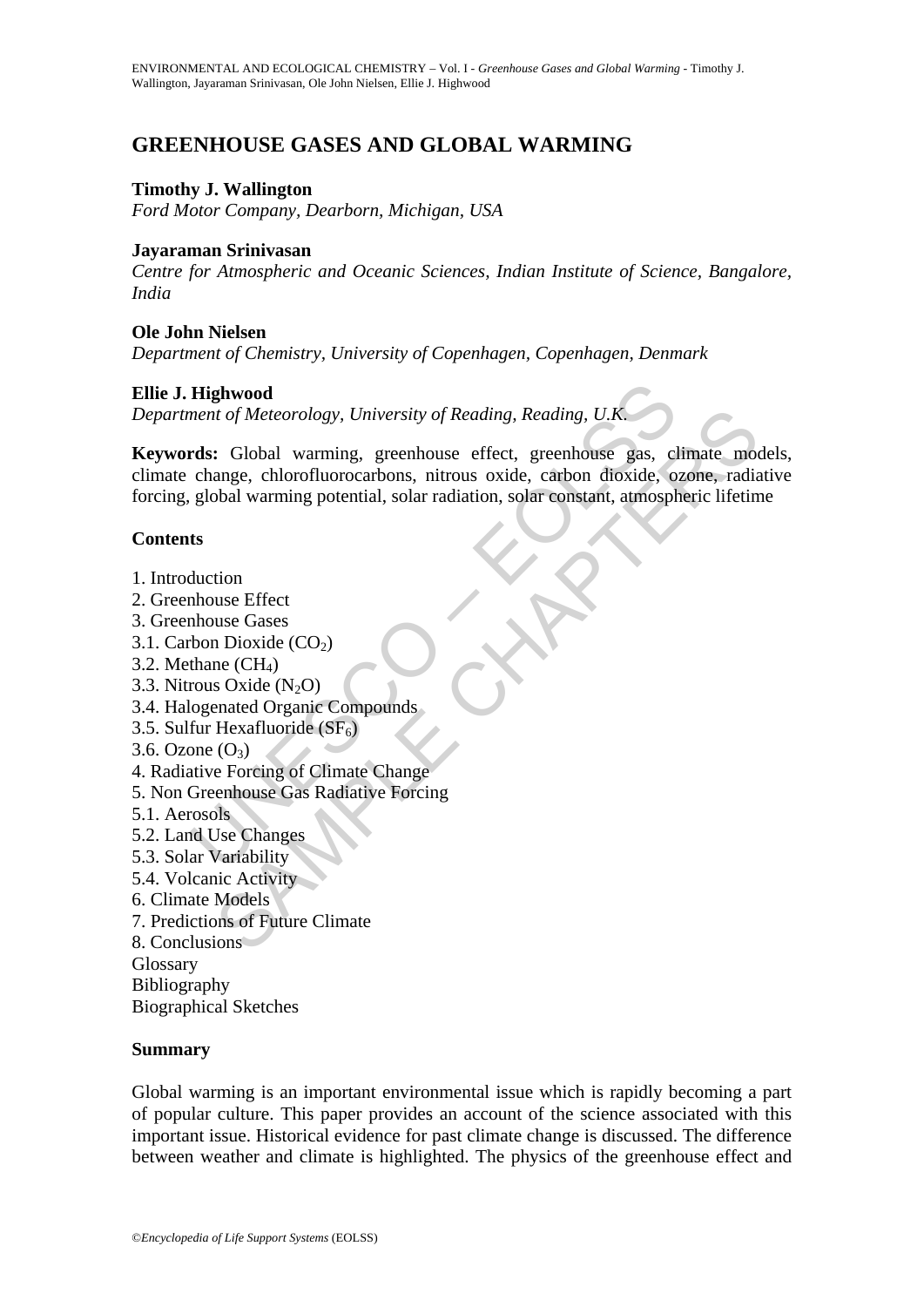the concept of greenhouse gases are presented. The concepts of radiative forcing of climate change and global warming potential as measures of the absolute and relative strengths of greenhouse gases are discussed. Global warming, the enhancement of the natural greenhouse effect caused by emissions associated with human activities of greenhouse gases such as carbon dioxide, methane, nitrous oxide, and halogenated compounds (e.g. CFCs and  $SF<sub>6</sub>$ ), is described. Techniques used to model past, current, and future climate are discussed. The models are based upon fundamental well established scientific principals and incorporate the current understanding of the complex feedback and couplings between the atmosphere, hydrosphere, and biosphere. Projections of future global climate change from state-of-the-art computer models are given. With our current level of scientific understanding we expect that over the next century the world will warm substantially.

## **1. Introduction**

duction<br>
and climate have a profound impact on living organisms<br>
cal systems have evolved over geological time scales to suit<br>
The past 10 to 20 years have brought disturbing evidence that h<br>
use significant changes in fut **ction**<br>
and climate have a profound impact on living organisms on the pla<br>
systems have evolved over geological time scales to suit the prevai<br>
ne past 10 to 20 years have brought disturbing evidence that human activ<br>
si Weather and climate have a profound impact on living organisms on the planet. Ecological systems have evolved over geological time scales to suit the prevailing climate. The past 10 to 20 years have brought disturbing evidence that human activities may cause significant changes in future global climate. "Global Warming" is now an issue known to hundreds of millions of people across the world. We provide herein an overview of the current state of knowledge concerning greenhouse gases and global warming. For detailed scientific reviews of the subject with numerous references to the latest technical articles the reader should consult the comprehensive IPCC reports on the subject listed in the Bibliography. For a thought provoking historical perspective we recommend the reader consult the articles on the greenhouse effect published by Fourier in 1827 and Arrhenius in 1896. Our purpose here is to address the following questions: "Is global climate changing?", "To what degree are human activities responsible for climate change?", "What is the state of the science?", "What will future global climate be like?" and "What should we do?".

At this point it is germane to note the difference between weather and climate. Weather is the state of the atmosphere (temperature, humidity, precipitation, wind, cloud cover, etc.) in a particular location at a particular time; it fluctuates greatly and is notoriously difficult to predict. Climate is the time-averaged weather in a given geographical region. Climate is a temporal and spatial average and is consequentially much more predictable than weather. Thus, the average temperature during a given month in a particular area (climate) can be predicted with some confidence, however, the temperature at a given time and location (weather) is much more difficult to predict. Climate varies from month to month, season to season, and year to year. Statistically significant changes in climate occurring over a time scale of decades or longer constitute "climate change".

Climate change is not a new phenomenon in the Earth's history. The geological record shows that when viewed over a time scale of thousands of years the climate is in a state of more or less continual change with major ice ages occurring approximately every 100 000 years. Regular occurrence of ice ages has an astronomical origin associated with subtle changes in the separation and relative orientation of the Earth and the Sun. Three regular variations occur as the Earth orbits around the Sun. First, the Earth's orbit is slightly elliptical and the eccentricity (degree to which it differs from circular) varies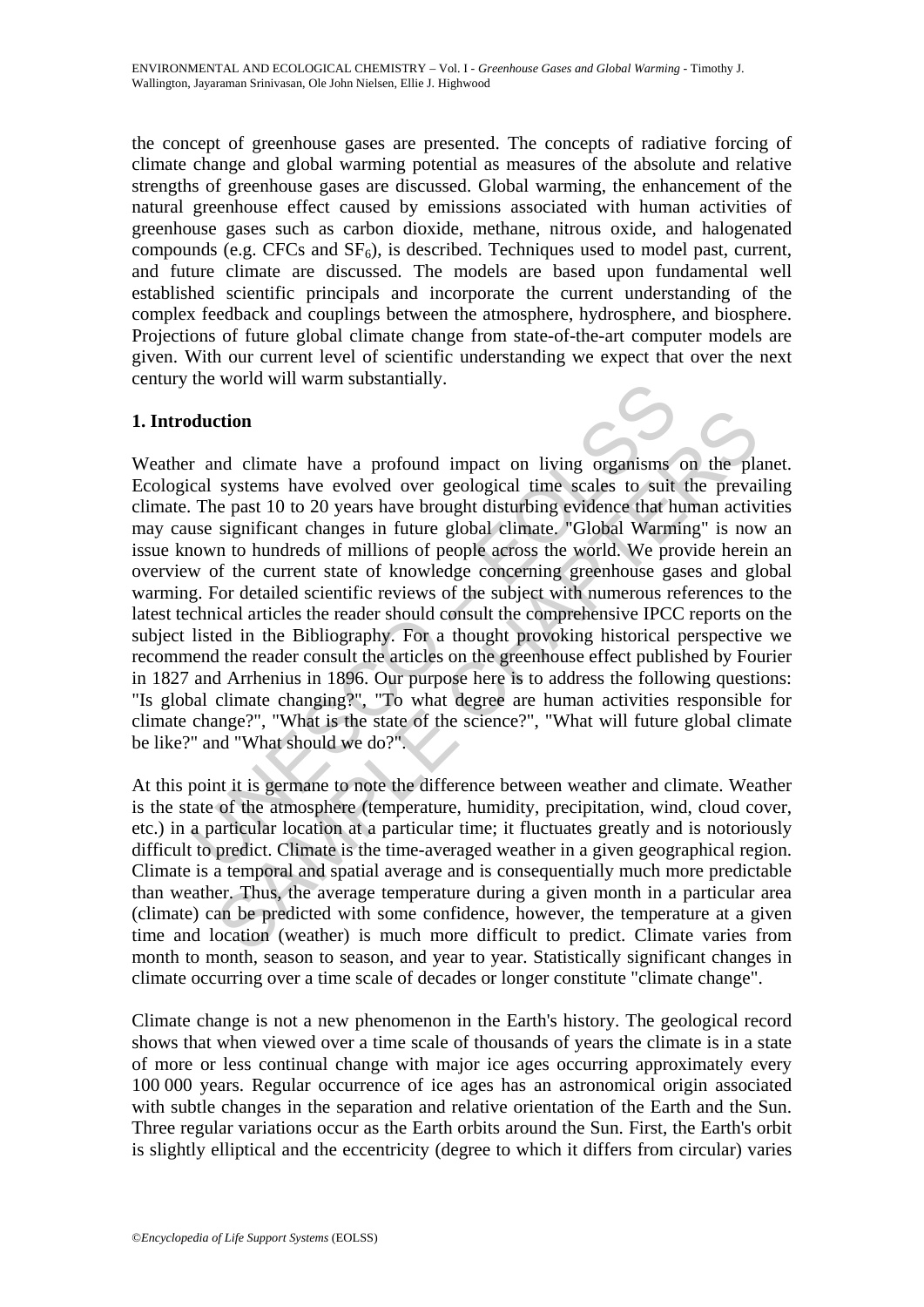with a period of approximately 100 000 years. Second, the Earth's rotational axis is tilted with respect to its orbital axis, the tilt oscillates between  $21.6^{\circ}$  and  $24.5^{\circ}$  with a period of approximately 41 000 years (currently the tilt is  $23.5^{\circ}$ ). Third, the month when the Earth is at perihelion (closest approach) with respect to the Sun changes with a period of approximately 23 000 years. The three regular variations give rise to latitudinal and seasonal variations of solar radiation intensity (up to 10% variation in polar regions in summer time) which provides an astronomical forcing of climate leading to ice ages in which the global average temperature is believed to be approximately 5-10  $\degree$ C cooler than at present. Currently, we are in a period between two ice ages, in the absence of other influences we will enter another ice age over a time scale of thousands of years. The rate of global temperature change associated with astronomical forcing is believed to be of the order of a few tenths of a degree Celsius per thousand years.



Figure 1. Average Northern Hemisphere temperature over the past 1000 years. Red = instrumental record, blue = reconstructed using proxy indicators, black =  $40$  year average,  $grey = estimated uncertainty range.$  (Reproduced with permission from IPCC)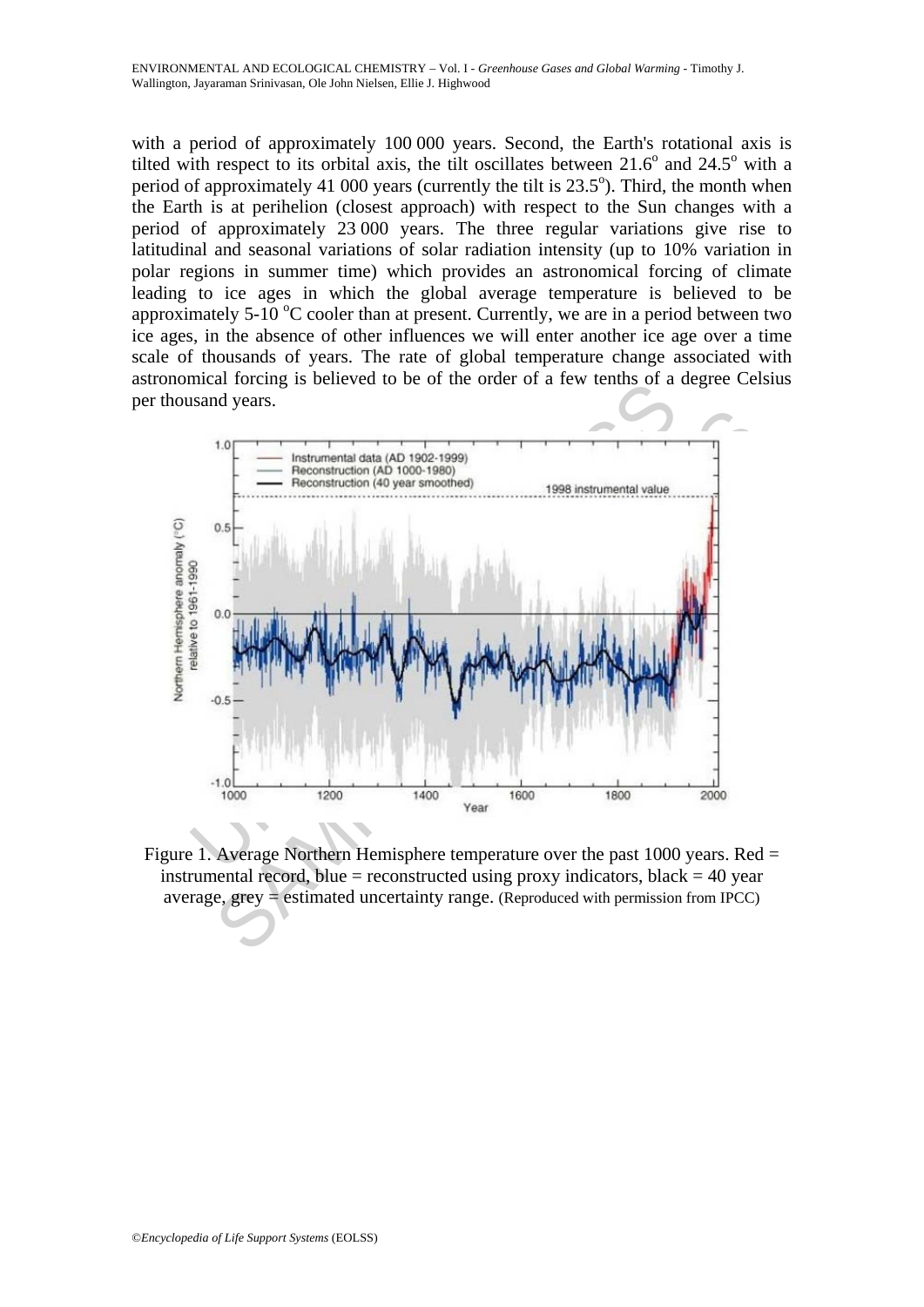

Figure 2. Global average temperature since 1860 (reproduced with permission from IPCC)

-0.20<br>
-0.30<br>
-0.40<br>
-0.40<br>
-0.40<br>
-0.50<br>
-0.60<br>
-1840 1860 1880 1900 1920 1940 1960 1988<br>
e 2. Global average temperature since 1860 (reproduced with perrometric metapolean in the survey of the solution of the solution of 0.30<br>
1840 1860 1880 1900 1920 1940 1960 1980 2000<br>
1840 1860 1880 1900 1920 1940 1960 1980 2000<br>
1840 1860 1880 1970 1920 1940 1960 1980 2000<br>
1840 1840 1860 1880 1900 1920 1940 1960 1980 2000<br>
1840 1840 1860 1880 1970 19 Figures 1 and 2 show the average annual Northern Hemisphere surface temperature over the past 1000 years and the average global temperature over the past 140 years. The red line in Figure 1 is the instrumental record which stretches back approximately 140 years, the blue line is the "reconstructed" temperature deduced from tree rings, ice cores, corals, and historical records. The black curve is the 40 year smoothed average. The temperature record for the Southern Hemisphere is less complete, but is consistent with, that of the Northern Hemisphere. Several interesting points arise from inspection of Figure 1. First, the average Northern hemispheric temperature is far from constant over the past 1000 years. Many fluctuations are observed. Second, there is a small but discernable general trend of decreasing temperature over the time period 1000–1900 with a magnitude consistent with that expected from astronomical forcing. Third, and most significant for the present discussion, there is a pronounced and abrupt (in geological terms) warming over the past century. Figure 2 provides a more detailed picture over the past 140 years which shows that the warming occurred during two periods (1910–1940 and 1980–present). The vertical bars in Figures 1 and 2 represent the difference between the average annual temperature for each year and the average for 1961-1990. 1998 was the warmest year, the 1990s was the warmest decade, and the 1900s was the warmest century in the past millennium. The data in Figures 1 and 2 indicate that global climate is changing.

The temperature record is not the only indication of a changing climate. There are many other indicators such as the substantial retreat of mountain glaciers in many locations around the world, decreased snow cover in the Northern hemisphere, decreased tropical precipitation, increased mid-to-high latitude precipitation, sea level rise, decreased extent of Arctic ice, and thinning of Arctic ice. The combined data prove beyond a reasonable doubt that global climate is changing.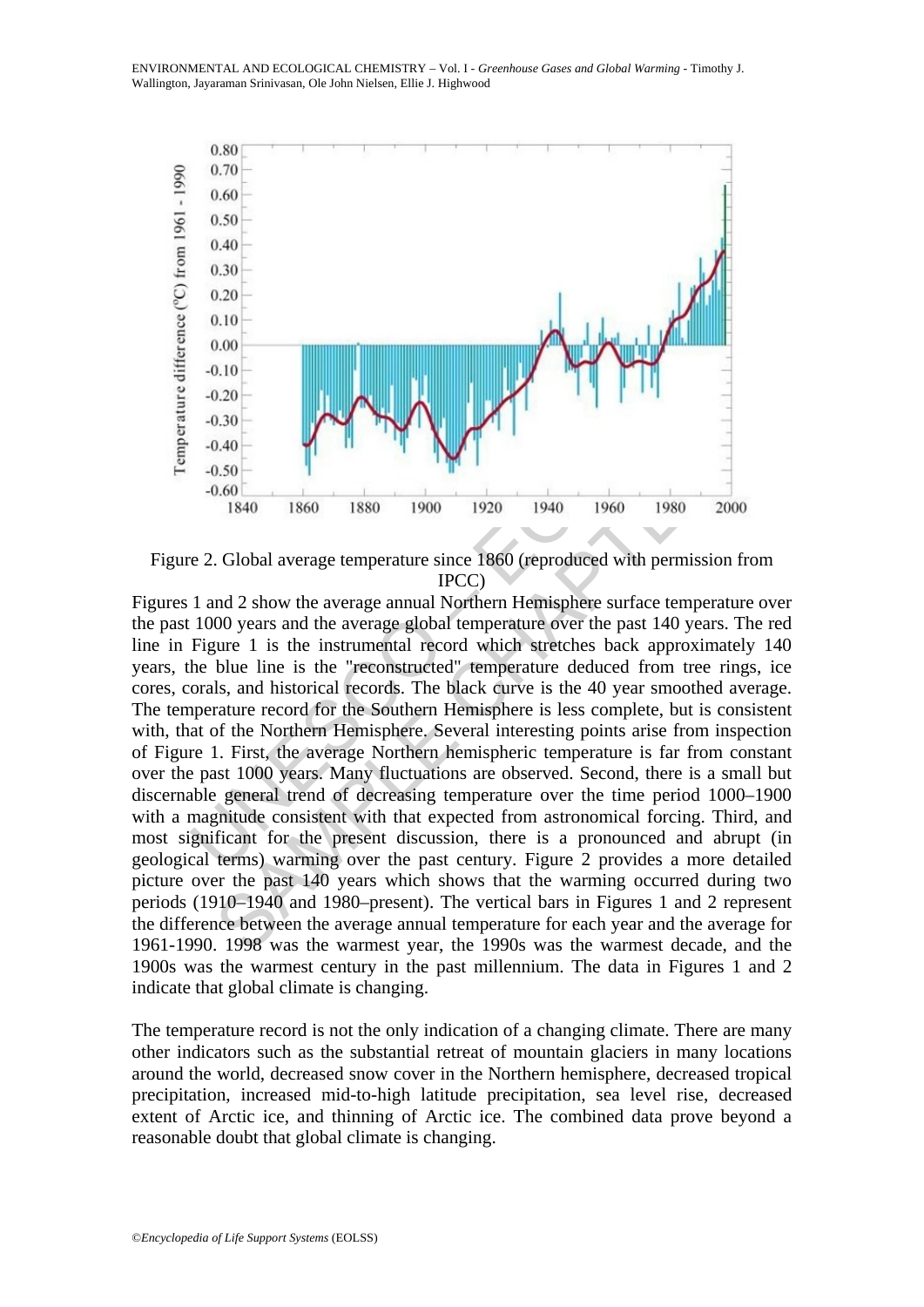Having concluded that global warming is indeed occurring, the next question is "Should we be concerned?" The warming observed thus far  $(0.6 \pm 0.2 \degree C)$  since the late nineteenth century) is modest and, in itself is unlikely to lead to a substantial global impact. Concern regarding global warming centers on the future climate. As discussed in detail below, it seems likely that most of the warming observed to date is associated with human activities releasing greenhouse gases such as carbon dioxide. In light of the long atmospheric lifetime of carbon dioxide, substantial increases in its emission during the past century, and expected increases in future emissions, the atmospheric concentration of carbon dioxide in the year 2100 will almost certainly be substantially greater than that today and the climate will continue to warm. The IPCC has considered numerous emission scenarios and concluded that global temperature may rise between 1.4 and 5.8 °C by 2100 (depending on emission scenario). It is instructive to consider Figure 1 and extrapolate a  $1.4-5.8$  °C increase by 2100, it is clear that when compared to natural variability over the past 1000 years an additional  $1.4-5.8$  °C change in the next 100 years would be very significant.

## **2. Greenhouse Effect**

3.8 C by 2100 (depending on emission scenario). It is instructed and extrapolate a 1.4–5.8 °C increase by 2100, it is clear that a rai and extrapolate a 1.4–5.8 °C increase by 2100, it is clear that and extrapolate a 1.4– as entuy was extracted on the pass of extendance and the buildup of early avariability over the past 1000 years an additional 1.4–5.8 °C change in<br>ears would be very significant.<br>Displaciate-Joseph de Fourier in 1827. Four The history of the scientific understanding of the greenhouse effect can be traced back to Jean Baptiste-Joseph de Fourier in 1827. Fourier suggested that the atmosphere allows short wavelength radiation from the Sun to reach and warm the Earth's surface but blocks emission of longer wavelength radiation which would cool the Earth. Fourier compared this effect to that of the glass in a greenhouse (hence "greenhouse effect") and predicted that climate could be influenced by human activities. It is now known that prevention of the loss of warm air via convection is the main factor by which heat is retained in a greenhouse. However, for historical reasons, the terms "greenhouse effect" and "greenhouse gases" are still used when describing radiative trapping of heat in the atmosphere. In 1859 John Tyndall measured the infra-red (heat) trapping ability of water vapor, carbon dioxide, and methane and suggested that ice ages were caused by variations of the atmospheric levels of these gases. In 1896 Svante Arrhenius noted the release of large amounts of carbon dioxide by the burning of fossil fuel and estimated that a doubling of atmospheric carbon dioxide would warm the Earth by 5-6  $\rm{°C}$  (current climate models predict a  $1.5 - 4.5$  °C rise from doubling of carbon dioxide). In 1957 Roger Revelle and Hans Suess pointed out that the build-up of carbon dioxide in the atmosphere constituted a large scale geophysical experiment whose consequences were unknown. The following year (1958) was designated as the International Geophysical Year and saw the start of an ongoing program of continuous measurements of atmospheric carbon dioxide levels at Mauna Loa, Hawaii, by Charles Keeling which have showed that the levels of carbon dioxide are rising steadily (from 315 ppm in 1958 to 370 ppm in 2001).

It has been known for over a hundred years that water vapor, carbon dioxide, and methane naturally present in the atmosphere trap heat in the atmosphere. It is relatively straightforward to estimate the magnitude of this "natural greenhouse effect". Sunlight arriving at the top of the atmosphere has a power of 1370 W  $m^{-2}$  (Solar Constant). The Earth presents a disc of area  $\pi r^2$  (r = radius of Earth) towards the Sun and as the Earth rotates the sunlight is distributed over a surface area of  $4\pi r^2$ . Hence, the 24 hour average sunlight at the top of the atmosphere has a power of  $1370/4 = 342$  W m<sup>-2</sup>. Scattering by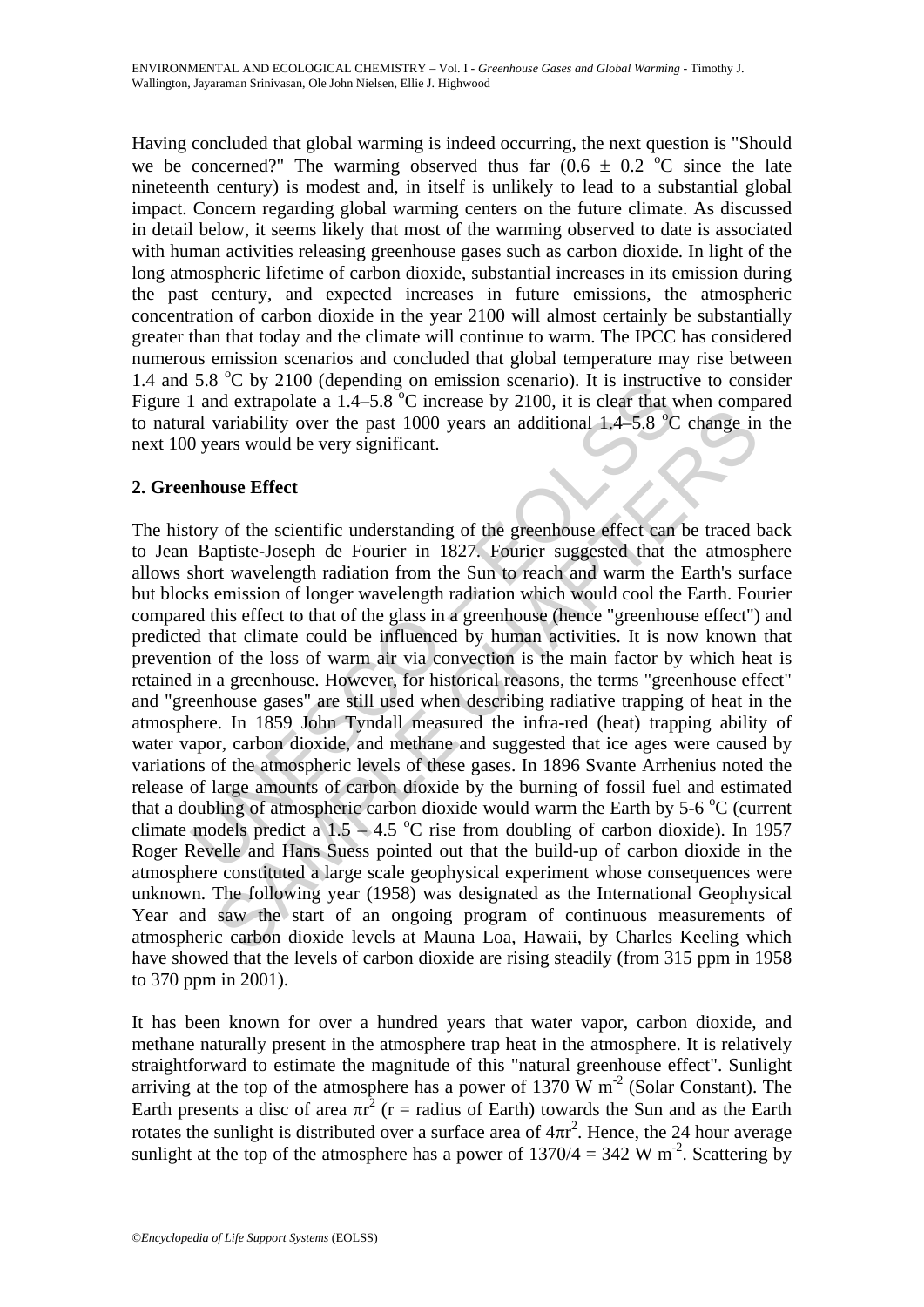air molecules and reflection from surfaces (e.g. by clouds and snow) return an average of 107 W m<sup>-2</sup> back to space leaving 235 W m<sup>-2</sup> to heat the Earth. The only mechanism by which the Earth can cool itself is via emission of infrared radiation into space. At infrared frequencies the Earth behaves like a black body (when seen in IR light even "white" clouds and snow appear "black"). Emission from a black body is given by  $\sigma \times$  $T<sup>4</sup>$ , where σ is the Stefan-Boltzmann constant  $(5.67 \times 10^{-8}$  J m<sup>-2</sup> K<sup>-4</sup> s<sup>-1</sup>) and T is the temperature of the black body. Hence, at radiative equilibrium we would expect the average surface temperature to be approximately 254 K (-19  $^{\circ}$ C). In reality the average surface temperature of the Earth is 288 K (15  $^{\circ}$ C); the 34  $^{\circ}$ C difference is attributable to trapping of infrared radiation (heat) in the atmosphere by greenhouse gases, i.e. the natural greenhouse effect. Without the natural greenhouse effect the planet would be permanently frozen and devoid of life. "Global warming" refers to the enhanced greenhouse effect expected to result from an increase in atmospheric concentration of greenhouse gases resulting from emissions associated with human activities.

ently frozen and devotd of life. 'Global warming' refers to<br>use effect expected to result from an increase in atmospheric case<br>gases resulting from emissions associated with human activiti<br>tion of infrared irradiation by erected to restar form in metecks in annotation and moreover and interest of restar in an increase in the amospheric content and by staellite observations. Figure 3 shows the infrared radiation observed ooking down on the Absorption of infrared irradiation by greenhouse gases in the atmosphere has been well documented by satellite observations. Figure 3 shows the infrared radiation observed by a satellite looking down on the Sahara Desert. The dotted lines show emission spectra expected from blackbodies at various temperatures. The atmosphere is transparent at wavelengths of 10-12  $\mu$ m (800-1000 cm<sup>-1</sup>), infrared radiation at this wavelength reaching the satellite comes directly from the surface of sand grains in the Sahara which have a temperature of 320 K (47 °C). The 10-12  $\mu$ m region is known as the atmospheric window region. It can be seen from Figure 3 that the infrared radiation on either side of the atmospheric window is characteristic of emission from a blackbody which is significantly cooler than 320 K. Thus, for example the intensity of radiation at wavelengths around 15 μm is characteristic of that expected from a blackbody at approximately 220 K. The apparent discrepancy between the temperature inferred from the 10-12 μm and 15 μm radiation is explained by the fact that carbon dioxide absorbs strongly at 15 μm. Hence, at 15 μm the satellite does not observe emission from the Earth's surface but instead observes emission from high in the atmosphere where the temperatures are much colder than at the surface and the emission much weaker. Water vapor, ozone, and methane are also strong absorbers of infrared radiation. As indicated in Figure 3, the presence of these greenhouse gases in the atmosphere prevents the direct escape of terrestrial infrared radiation into space. Increases in the atmospheric concentrations of greenhouse gases such as carbon dioxide, water vapor, methane, and ozone will act to further hinder the escape of terrestrial infrared radiation and hence warm the Earth's surface. Certain industrial gases such as sulfur hexafluoride  $(SF_6)$  and the chlorofluorocarbons (CFCs) are powerful absorbers in the atmospheric window region and have a particularly pronounced greenhouse effect (on a mass basis  $SF<sub>6</sub>$  is 22 200 times more powerful a greenhouse gas than carbon dioxide). To understand the potential for human induced global warming we need to consider the human contribution to greenhouse gas levels.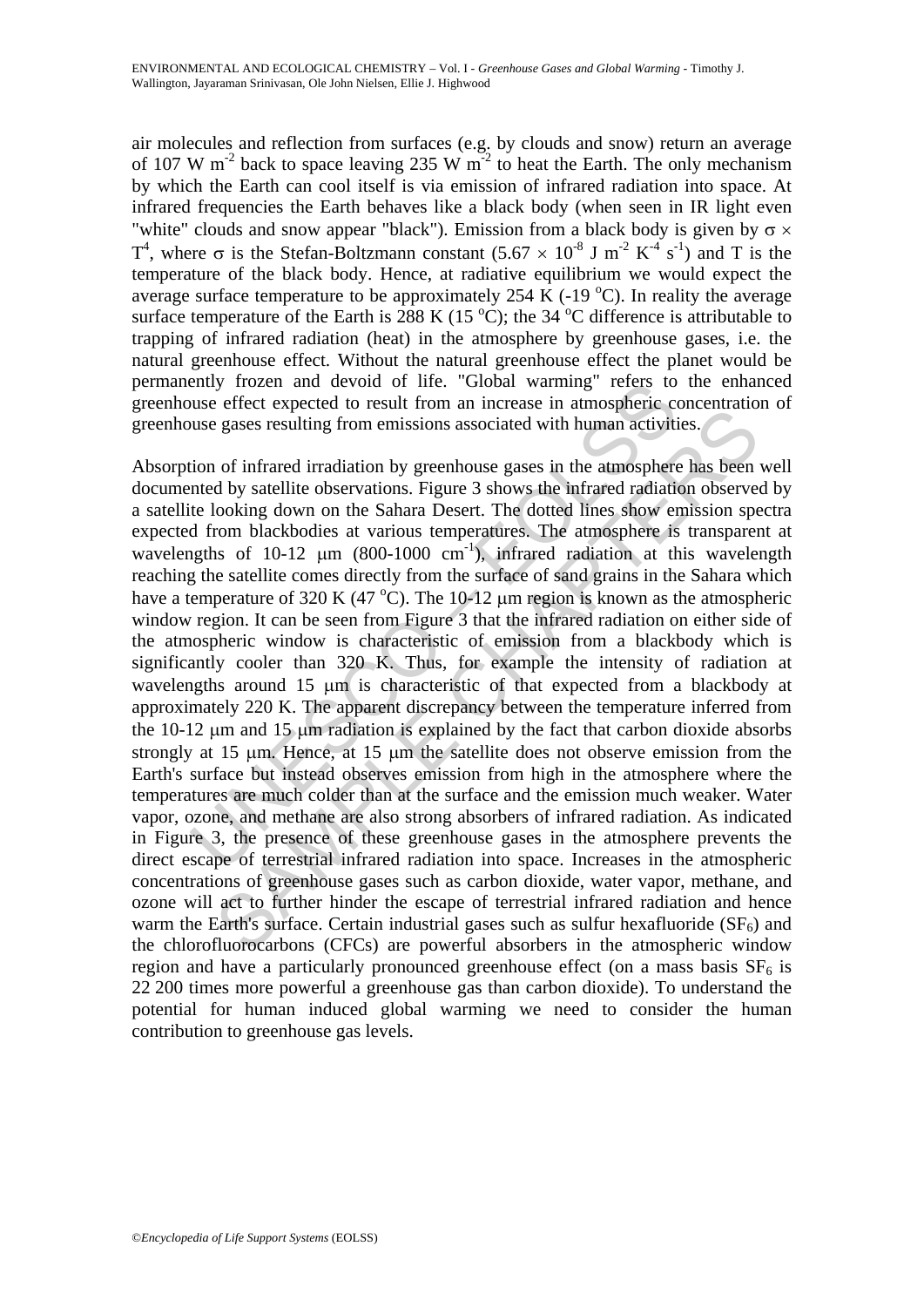

Figure 3. Terrestrial infrared radiation spectrum recorded by an orbiting satellite over the Sahara desert. (Reproduced with permission from Oxford University Press)

# TO ACCESS ALL THE **28 PAGES** OF THIS CHAPTER, Visit: http://www.eolss.net/Eolss-sampleAllChapter.aspx

#### **Bibliography**

- - -

Arrhenius, S., (1896). On the influence of carbonic acid in the air on the temperature of the ground, *Phil. Mag.*, S. 41, 237-277. [First assessment of the likely climatic impact of doubling atmospheric CO<sub>2</sub> levels due to fossil fuel combustion]

Fourier, J., (1827). Memoire sur les Temperatures du Globe Terrestre et des Escapes Planetaires, *Mem. Aca. Sci. Inst. Fr.,* 7, 569-604. [First account of the greenhouse effect]

Houghton, J., (1997). Global Warming: The Complete Briefing, Cambridge University Press (1997). [Overview of global warming and its impacts]

http://www.epa.gov/globalwarming// [United States Environmental Protection Agency site with information on climate change and its impacts]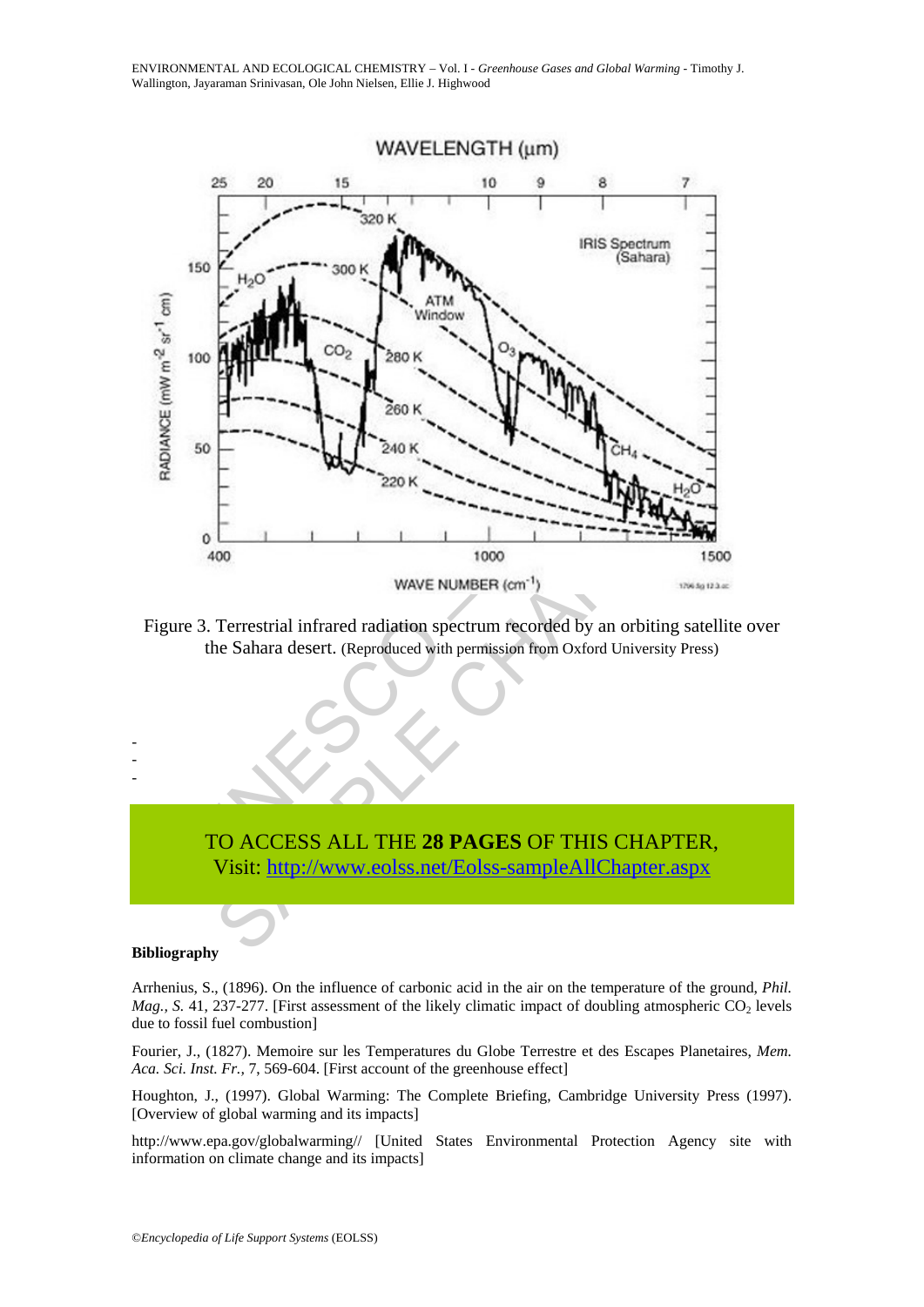http://www.giss.nasa.gov/ [National Aeronautics and Space Administration site with a wealth of global warming datasets and images.

http:/www.ipcc.ch/ [Home page for Intergovernmental Panel on Climate Change]

http://www.met-office.gov.uk/research/hadleycenter/ [General information about climate modeling and results (including animated movies) from climate models at Hadley Center]

http://www.pewclimate.org/ [Non governmental organization site for global warming information]

Intergovernmental Panel on Climate Change, (1996). Climate Change 1995: The Science of Climate Change, Cambridge University Press (1996). [Comprehensive account of the state of scientific understanding of climate change as of 1996 with numerous references]

Intergovernmental Panel on Climate Change, (2001). Climate Change 2001: The Scientific Basis, Cambridge University Press. [Comprehensive account of the current state of scientific understanding of climate change with numerous references]

#### **Biographical Sketches**



**Timothy J. Wallington** was born in England in 1958. He received his B.A. in Natural Sciences (1st Class) in 1981 and his Ph.D. in Physical Chemistry in 1983 from Oxford University under the supervision of Richard Wayne. In 1984 he moved to the Statewide Air Pollution Research Center in Riverside, California, to work with James N. Pitts, Jr. and Roger Atkinson. In 1986 he moved to the National Bureau of Standards (now National Institute of Standards and Technology) near Washington D.C. to work with Michael Kurylo. From 1987 he has worked in the Scientific Research Laboratories of Ford Motor Company in Dearborn to establish the environmental impact of vehicle emissions. In 1998 he spent a year as a Humboldt Research Fellow in Wuppertal, Germany with Karl Heinz Becker. He has co-authored over 300 scientific articles and 2 books in the area of atmospheric science.

hange with numerous references]<br>
ical Sketches<br>
J. Wallington was born in England in 1958. He received his B.A. in Na<br>
1981 and his Ph.D. in Physical Chemistry in 1983 from Oxford University und<br>
d Wayne. In 1984 he moved **ISketches**<br> **Wallington** was born in England in 1958. He received his B.A, in Natural Science<br>
1 and his Ph.D. in Physical Chemistry in 1983 from Oxford University under the superv<br>
Work. In 1984 he moved to the Statewide **Jayaraman Srinivasan** was born in India in 1947. He received his B.Tech. in Mechanical Engineering in 1969 from Indian Institute of Technology, Madras, India, his M.S. in Mechanics in 1971 from State University of New York , Stony Brook and his Ph.D. in Mechanical Engineering in 1975 from Stanford University. From 1975 to 1982 he was a faculty member in the Department of Mechanical Engineering at Indian Institute of Technology, Kanpur, India. In 1982 he moved to Indian Institute of Science, Bangalore, India. He is now the Chairman of the Centre for Atmospheric and Oceanic Sciences at Indian Institute of Science. He has done research in Atmospheric Sciences, Thermal Sciences and Solar Energy Utilization. He was a National Research Council Senior Resident Research Associate at NASA, Langley, Virginia from 1993 to 1995. He was one of the lead authors in the Intergovernmental Panel on Climate Change (IPPC) report on Climate Change in 1995. He was review editor of the IPCC report on Climate Change in 2001.

**Ole John Nielsen**, was born in Denmark in 1954. He received his M.Sc. in Chemistry and Physics in 1978 and his Ph.D. in Atmospheric Chemistry in 1984 from Copenhagen University under the supervision of Børge Bak. From 1978 to 1999 he worked at Risoe National Laboratory (Denmark), 5 years as head of the Section for Chemical Reactivity. In 1995 and 1996 he moved to Ford Research Center Aachen (Germany) where he worked as a manager of atmospheric science. In 1996 he received the Henry Ford Technology Award. In 1997 he was appointed adjunct professor in chemistry at Roskilde University. He is a member of the Danish Natural Science Research Council, the Head of Copenhagen Global Change Initiative (COGCI) network and Ph.D.-board, member of the Danish Academy (ATV), and the Danish member of the International Executive Committee for EUROTRAC. He has supervised numerous M.Sc. and Ph.D. students and has co-authored 145 scientific articles in the area of atmospheric science.

**Ellie J. Highwood** was born in France in 1972. She received her B.Sc. (Hons) in Physics ( $1<sup>st</sup>$  class) from the University of Manchester in 1993 and her Ph.D. in Meteorology in 1997 from the University of Reading under the supervision of Prof. Brian Hoskins. She then spent 18 months as a research assistant in the same department working on the global warming impact of replacement gases for the chlorofluorocarbons and non-methane hydrocarbons. In 1998 she won a personal Postdoctoral Research Fellowship from the U.K. Natural Environment Research Council to study the climate response to